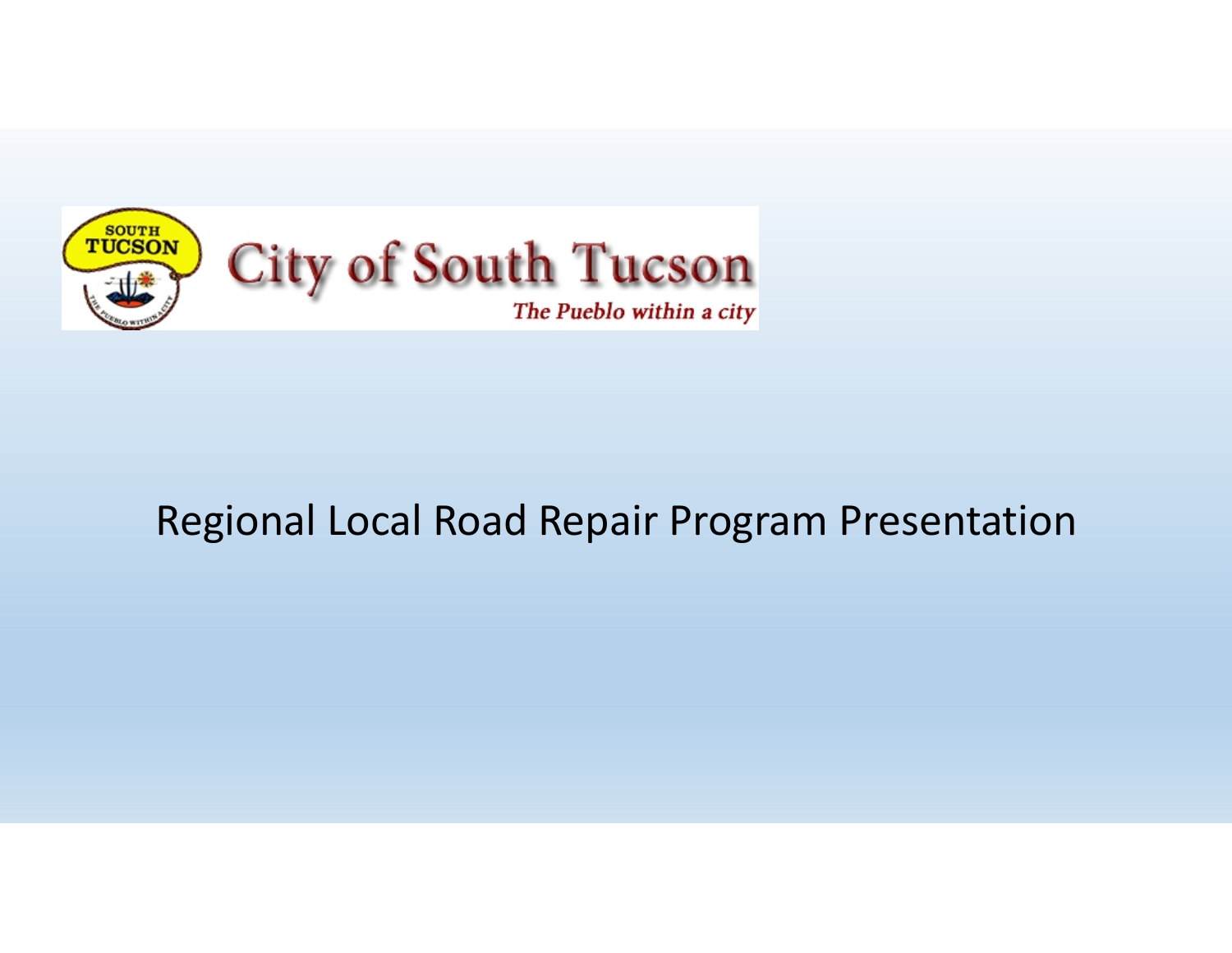

South Tucson Distribution is \$51,470, per year.

For the 2‐Year Distribution of \$102,940 they have submitted a plan for \$96,460.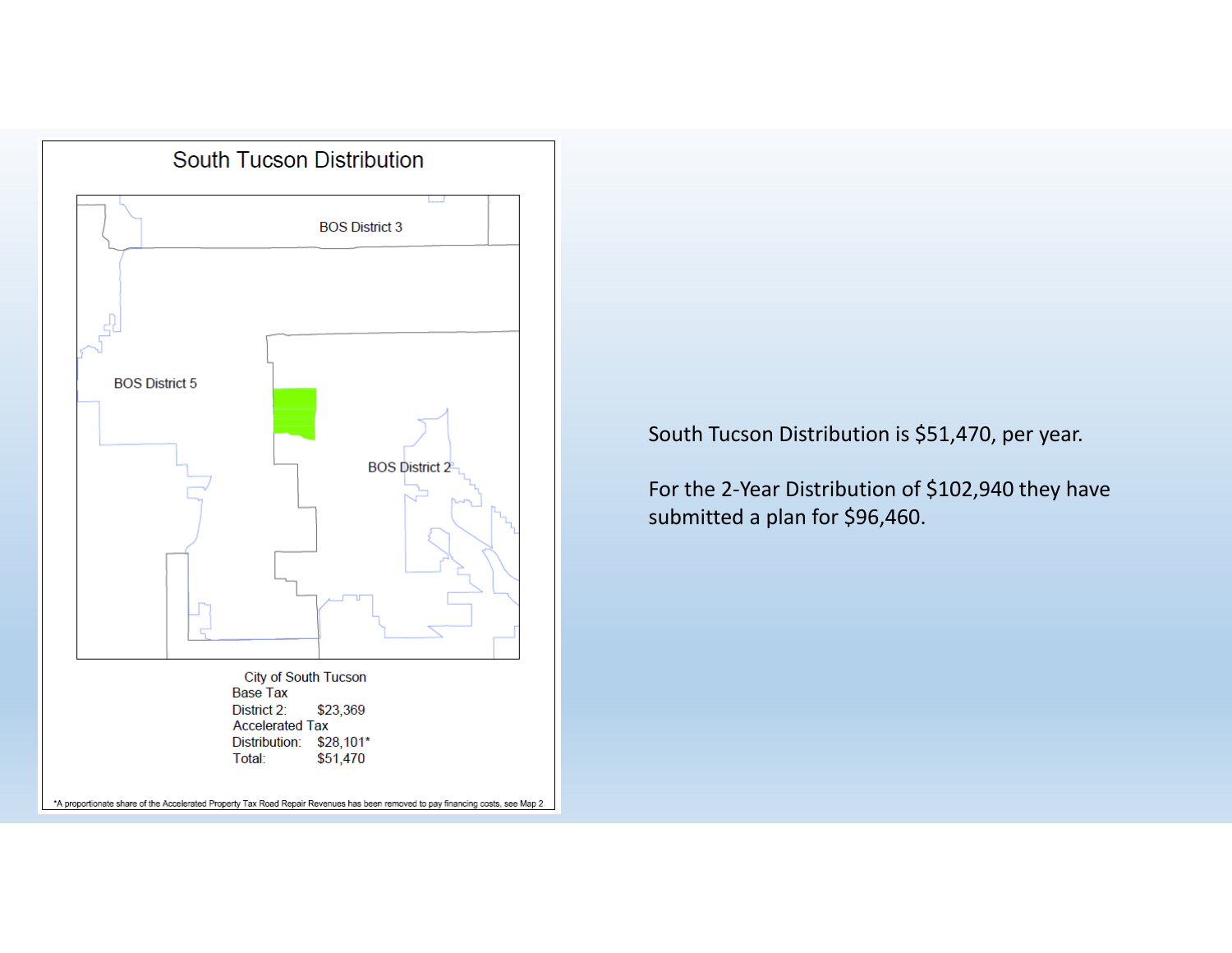The City of South Tucson covers an area of about 1.2 square miles and is completely within BOS District 2.

| <b>CONDITION</b> | <b>PRINCIPAL</b><br>ARTERIAL* | <b>MINOR</b><br><b>ARTERIAL</b> | <b>LOCAL</b> | <b>TOTAL</b> |
|------------------|-------------------------------|---------------------------------|--------------|--------------|
| Unrated          | 1.17                          |                                 |              | 1.17         |
| Failed           |                               |                                 |              |              |
| Poor             | 1.10                          | 2.96                            |              | 4.06         |
| Fair             |                               |                                 | 18.07        | 18.07        |
| Good             |                               | 0.99                            |              | 0.99         |
| Very Good        |                               |                                 |              |              |
| ΤΟΤΑΙ            | 2.27                          | 3.95                            | 18.07        | 24.29        |

\* 1.17 miles of Unratred classified as Urban Interstate, ADOT maintains

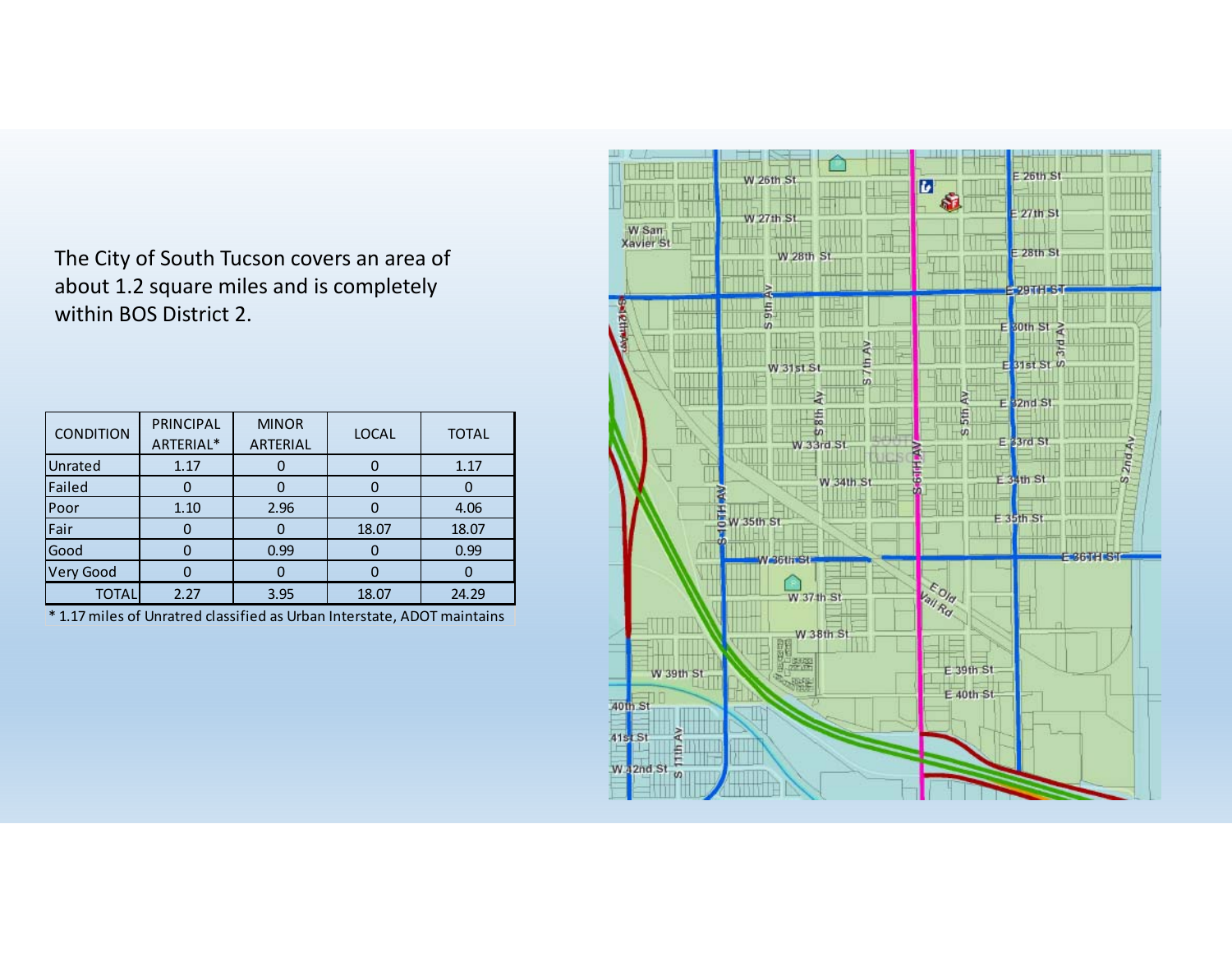Pavement Preservation Program

- In 2009‐2010, Pima County DOT procured contractors to place chip seal on all local roads within the City of South Tucson.
- •The roads were in Good to Fair condition at the time.
- $\bullet$ The majority of roads still maintain a Fair condition rating.
- • The current Pavement Preservation Program for the City of South Tucson is a quick‐acting Maintenance Division that fixes potholes and paves patch areas as they are reported.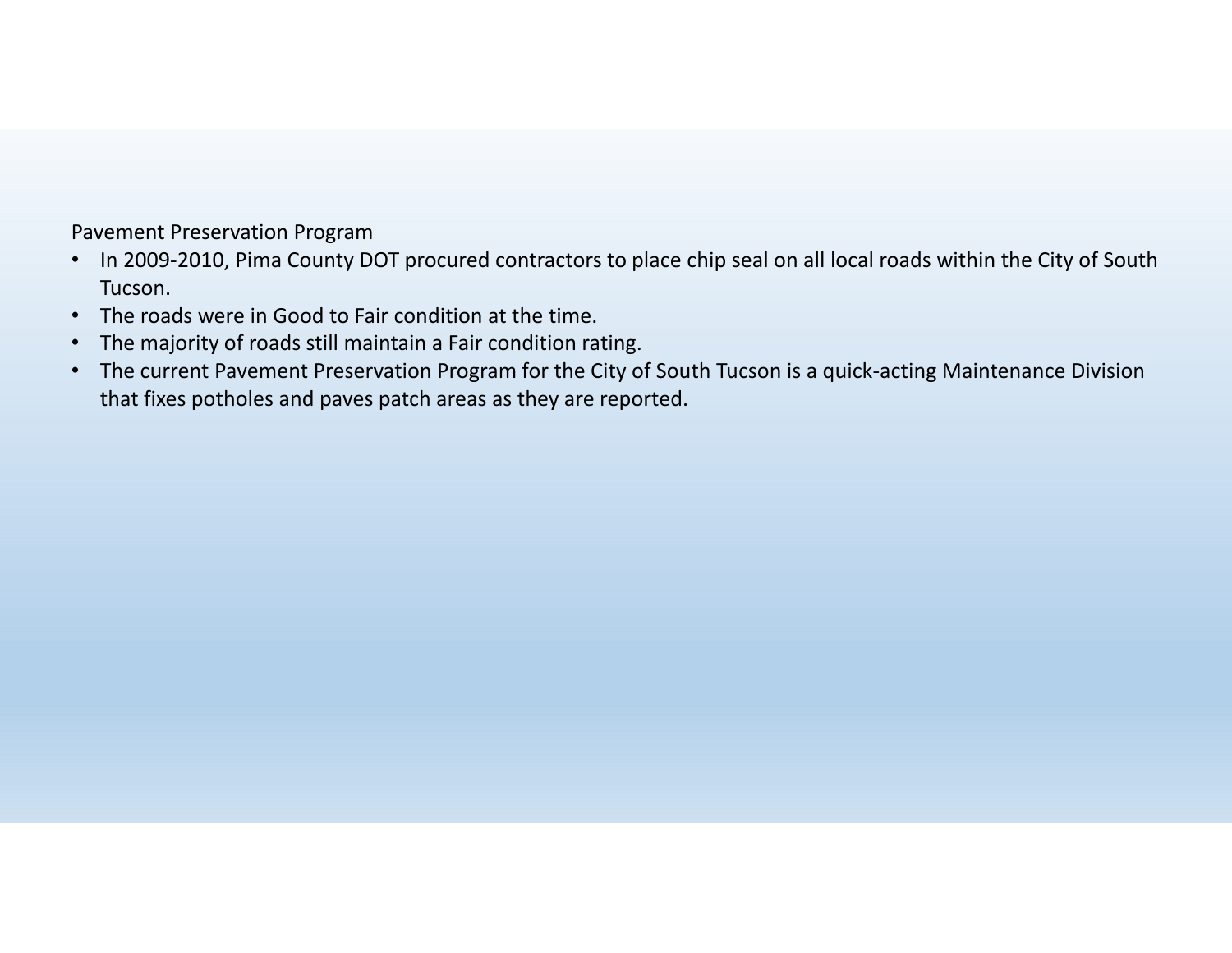## Project Alternatives

| <b>PROJECT</b> | <b>STREET</b> | <b>FROM</b>        | TO      | <b>LENGTH</b> | <b>MILES</b> |
|----------------|---------------|--------------------|---------|---------------|--------------|
| #1             | 8TH AV        | 26TH ST            | 27TH ST | 376.63        | 0.071        |
|                | 8TH AV        | 27TH ST            | 28TH ST | 372.00        | 0.070        |
|                | 8TH AV        | 28TH ST            | 29TH ST | 375.04        | 0.071        |
| #2A            | 5TH AV        | 29TH ST            | 30TH ST | 347.59        | 0.066        |
|                | 5TH AV        | 30TH ST            | 31ST ST | 373.94        | 0.071        |
|                | 31ST ST       | 5TH AV             | 4TH AV  | 471.68        | 0.089        |
| #2B            | E32ND ST      | 4TH AV             | 3RD AV  | 478.25        | 0.091        |
|                | E32ND ST      | 3RD AV             | 2ND AV  | 726.19        | 0.138        |
|                | S 2ND AV      | 32ND ST            | 33RD ST | 385.39        | 0.073        |
| #3             | S 9TH AV      | <b>END OF ROAD</b> | 35TH ST | 247.94        | 0.047        |
|                | S 9TH AV      | 35TH ST            | 36TH ST | 379.78        | 0.072        |
|                | W 36TH ST     | 7TH AV             | 8TH AV  | 472.44        | 0.089        |
|                | W 36TH ST     | 8TH AV             | 9TH AV  | 487.18        | 0.092        |
|                | S 7TH AV      | 36TH ST            | 37TH ST | 348.45        | 0.066        |
|                | W 37TH ST     | 6TH AV             | 7TH AV  | 476.01        | 0.090        |

Due to the current classification of 36th Street, it cannot be funded as part of the RLRRP at this time.